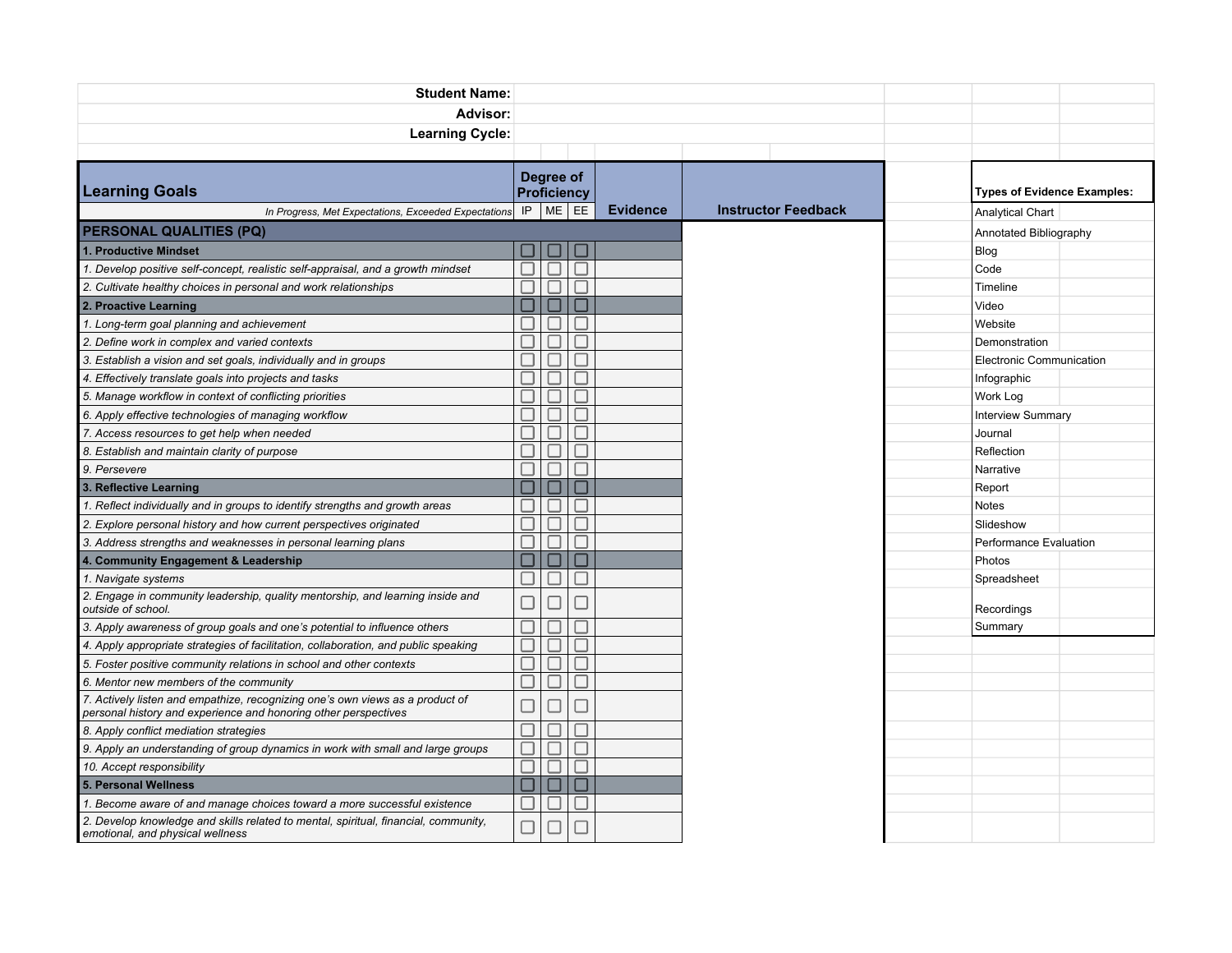| 3. Acquire the knowledge and skills necessary to maintain an active life through<br>movement, flexibility, strength, and nutrition     |        |                |                          |  |
|----------------------------------------------------------------------------------------------------------------------------------------|--------|----------------|--------------------------|--|
| <b>COMMUNICATION (C)</b>                                                                                                               |        |                |                          |  |
| 1. Understanding                                                                                                                       |        |                |                          |  |
| 1. Comprehend, analyze, and critique literary and informational texts across a variety<br>of media                                     |        |                |                          |  |
| 2. Read to learn about topics of interest                                                                                              |        |                |                          |  |
| 3. Read articles and essays for discussion                                                                                             |        |                |                          |  |
| 4. Read for research                                                                                                                   |        |                |                          |  |
| 5. Read and interpret creative works                                                                                                   |        |                |                          |  |
| 2. Expression                                                                                                                          |        |                |                          |  |
| 1. Effectively write persuasive, explanatory and narrative texts for various purposes<br>and audiences                                 |        |                |                          |  |
| 2. Use an effective writing process to reflect, persuade, explain, inform, plan, etc.                                                  |        |                |                          |  |
| 3. Summarize and analyze articles, literature, poetry, etc.                                                                            |        |                |                          |  |
| 4. Practice creative and artistic writing and other means of expression                                                                |        |                |                          |  |
| 3. Research & Inquiry                                                                                                                  |        |                |                          |  |
| 1. Gather accurate and relevant resources from varied media                                                                            |        |                |                          |  |
| 2. Engage in inquiry/research to analyze, investigate, integrate and present<br>information                                            |        |                |                          |  |
| 3. Conduct research to address questions and problems of interest in various contexts                                                  |        |                |                          |  |
| 4. Use and cite primary secondary sources to gather and synthesize information and<br>to create and communicate new knowledge          |        |                |                          |  |
| 4. Presentation & Feedback                                                                                                             |        |                |                          |  |
| 1. Present and defend work in various contexts                                                                                         |        |                |                          |  |
| 2. Receive, incorporate, think critically about, and respond to outside feedback and<br>ideas                                          |        |                |                          |  |
| 3. Practice varied forms of public speaking, public displays and defenses of work,<br>meeting and seminar facilitation, teaching, etc. |        |                |                          |  |
| 5. Multimedia Literacy                                                                                                                 |        |                |                          |  |
| 1. Effectively use technology to acquire, evaluate, produce and present information                                                    |        |                |                          |  |
| 2. Develop fluency in multiple communications media                                                                                    |        |                |                          |  |
| 3. Choose and implement effective media for purpose, audience, and context                                                             |        |                |                          |  |
| <b>QUANTITATIVE REASONING (QR)</b>                                                                                                     |        |                |                          |  |
| 1. Fluency & Computation                                                                                                               |        |                |                          |  |
| 1. Demonstrate fluency in the language and symbols of mathematics and the ability to                                                   |        |                |                          |  |
| perform basic calculations and operations related to the application of mathematics or<br>statistics.                                  | $\Box$ | $\Box$         | $\overline{\phantom{a}}$ |  |
| 2. Logical Reasoning                                                                                                                   |        | $\blacksquare$ |                          |  |
| 1. Use stated assumptions, definitions, and previously established results to construct<br>and support arguments.                      |        | ┚              | ш                        |  |
| 2. Use deductive reasoning and proofs to test conjectures and develop logical<br>conclusions.                                          |        | ┚              | $\overline{\phantom{a}}$ |  |
| 3. Use computation, estimation, and mathematical properties to solve problems                                                          |        |                |                          |  |
| 4. Estimate and check the reasonableness of results, including those obtained by<br>technology.                                        |        | □              |                          |  |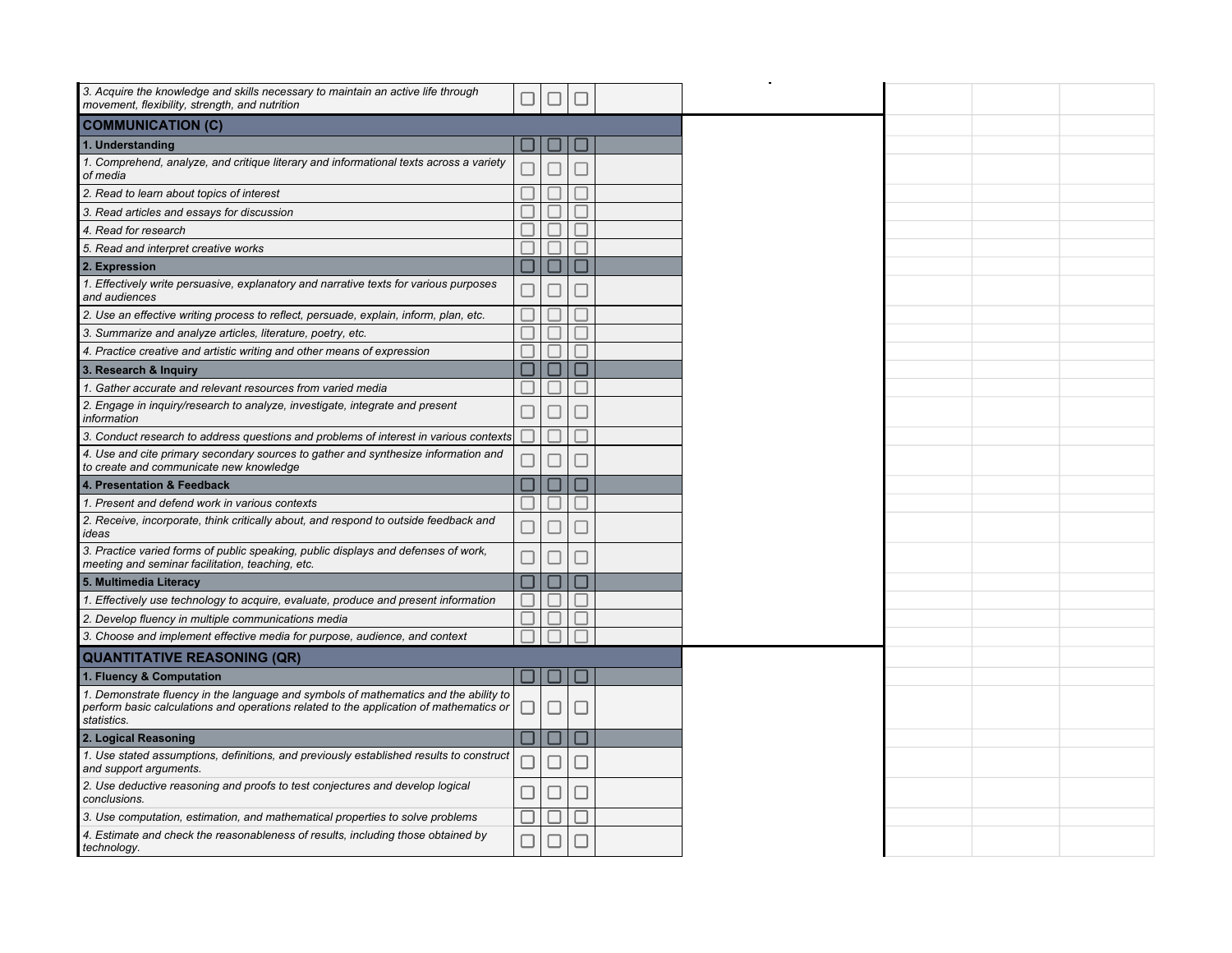|        | $\overline{\phantom{a}}$ |               |                                                                                                                  |
|--------|--------------------------|---------------|------------------------------------------------------------------------------------------------------------------|
|        |                          |               |                                                                                                                  |
|        |                          |               |                                                                                                                  |
|        |                          |               |                                                                                                                  |
|        |                          |               |                                                                                                                  |
|        |                          | . I           |                                                                                                                  |
|        |                          |               |                                                                                                                  |
|        |                          |               |                                                                                                                  |
|        |                          | $\Box$        |                                                                                                                  |
|        |                          |               |                                                                                                                  |
|        |                          |               |                                                                                                                  |
|        |                          |               |                                                                                                                  |
|        |                          | ×.            |                                                                                                                  |
|        |                          | $\mathcal{L}$ |                                                                                                                  |
|        |                          | H             |                                                                                                                  |
|        |                          |               |                                                                                                                  |
|        |                          |               |                                                                                                                  |
|        |                          |               |                                                                                                                  |
|        |                          |               |                                                                                                                  |
|        |                          |               |                                                                                                                  |
|        |                          |               |                                                                                                                  |
|        |                          |               |                                                                                                                  |
|        |                          |               |                                                                                                                  |
|        |                          |               |                                                                                                                  |
|        |                          |               |                                                                                                                  |
|        |                          |               |                                                                                                                  |
|        |                          |               |                                                                                                                  |
|        |                          | . I           |                                                                                                                  |
|        |                          |               |                                                                                                                  |
| $\Box$ |                          |               |                                                                                                                  |
|        |                          |               |                                                                                                                  |
|        |                          |               |                                                                                                                  |
| □      |                          |               |                                                                                                                  |
| □      |                          |               |                                                                                                                  |
|        |                          |               |                                                                                                                  |
|        |                          |               |                                                                                                                  |
|        |                          | $\Box$        | ப<br>П<br>$\overline{\phantom{a}}$<br>- 1<br>н<br>ш<br>$\Box$<br>$\Box$<br>H<br>$\mathcal{L}_{\mathcal{A}}$<br>Ш |